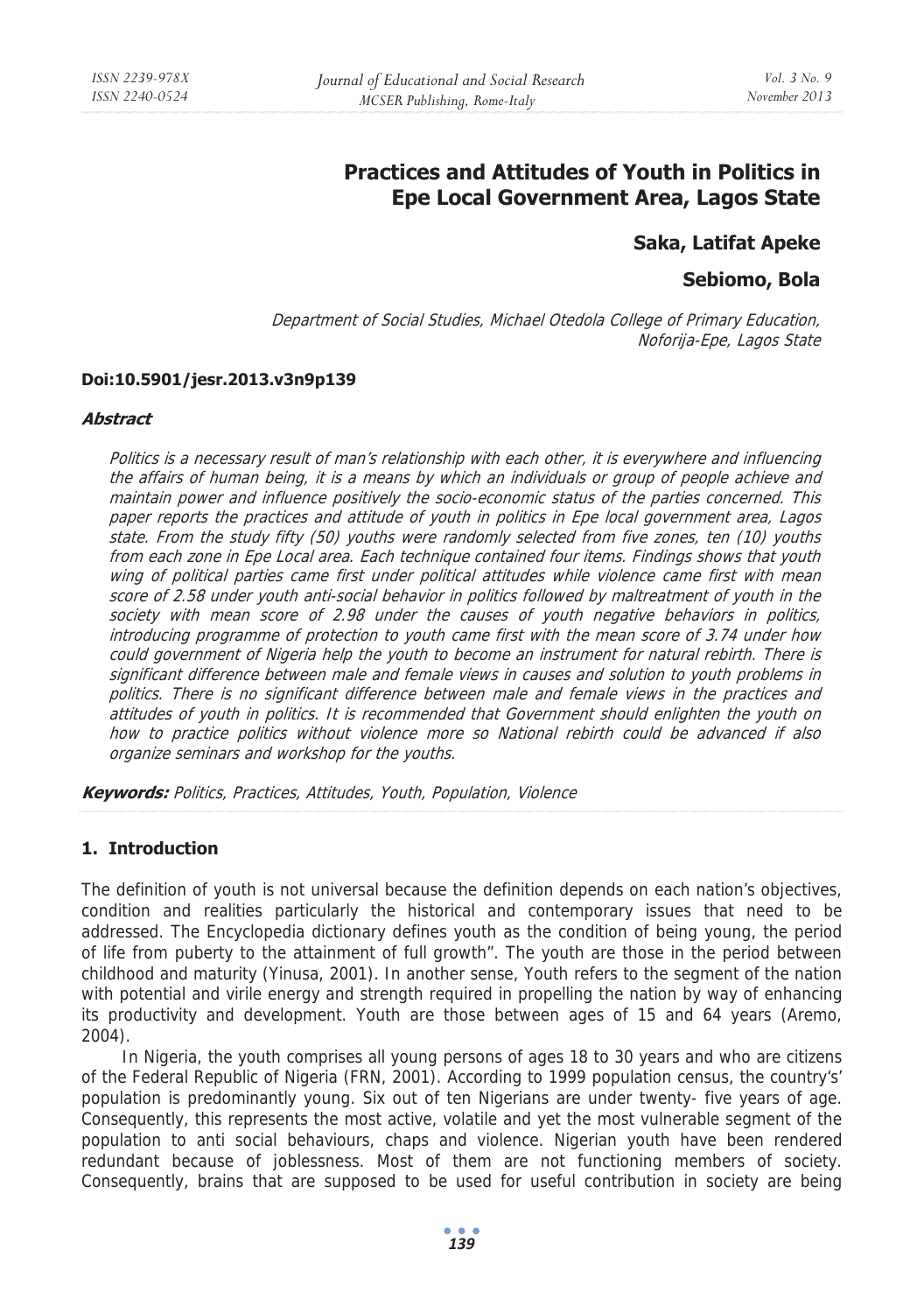| ISSN 2239-978X | Journal of Educational and Social Research | <i>Vol.</i> 3 No. 9 |
|----------------|--------------------------------------------|---------------------|
| ISSN 2240-0524 | MCSER Publishing, Rome-Italy               | November 2013       |
|                |                                            |                     |

diverted to active robbery, forgery, political thuggry, sexual and drug abusers (Adeola, 2001).

Oyekunle, (2010) defines attitude as the opinions and feelings that are usually about something. It is also the way one behaves towards someone during a particular situation most importantly when this shows how one feels, Attitude could either be a positive or negative feeling which consists of a carefully considered opinion, judgment or towards a social object, human being, a subject or a proposition which includes peoples thought and opinion about something. The way and manner we respond to situations around us is a function of our attitude (Kneeling 1999). Attitude is a predisposition to respond positively or negatively to people, objects or ideas in one's environment. These are in such areas as cognitive talks about the knowledge one has about the attitudinal person, objects or idea. The effects are the feelings one has about the attitudinal objects, persons or things (Ake, 2001). Attitude therefore comprises the ideas, beliefs, opinions and value which an individual has, the feelings and emotions connected with these and the behavioural tendency towards the object. To a large extent, the attitude of an individual will affect him / her group as well as society. If he has positive attitude towards the groups there is a high tendency that he will experience some success. Negative attitudes towards the groups and members usually imply that an individual's interests and energies are diverted elsewhere and he will resist to every move to make him belong.

Attitudes can be rational or sometimes irrational and they are very persistent and durable both in time and in intensity (Alake,2000). In recent times, however, the patriotic characters of the youth became intermittently weakened on the basis of the prevailing circumstances occasional majorly by the long period of military rule. Nigerian youth of today are entangled in the ideological construct which have mortgaged their intrinsic progressive traits by which they were previously identified. Pressed by the myriad of socio-economic problems facing the nation, the youth in recent times are obviously apathetic and political non-chalant. They have become religious fanatics, drug abusers, currency traffickers, miracle seekers and of course dwellers in cultism and all sorts of clandestine activities. Nationalism and patriotism became a thing of the past (Aremo,2004).

A review of the dynamic traits of Nigerian youth in the process of nation building portrays a picture of activism. The roles of the youth are typified by a period of workable rapport and understanding between the constituted authority and elemental politic inherent in the system. In the traditional society, for instance, the youth age-grade were usually organized as a recognized group and given specific duties by the society (MAMSER, 2001). The youth were essentially trained and mobilized for different activities ranging from administration, defense, farming, a rituals to entertainment. Therefore, the administrative involvements of the youth in the traditional political system especially in the pre-colonial period of Nigeria were quite encouraging. The political system therein was essentially participating. (Anifowose, 2003)

 On the basis of the youth's militant input as exemplified by their determined struggle against imperial domination, exploitation and dictatorial rule by which the British merchants cheaply exploited their labour power for the former's economic interests, nationalist agitations became buttressed shortly after independence in 1960. The youth yet demonstrated their usual patriotic posture opposed the signing of the Anglo-Nigerian defense fact (MAMSER, 2002). The youth were essentially trained and mobilized for different activities ranging from administration, defense, farming, and entertainment. Therefore, the administrative involvements of the youth in the traditional political system especially in Epe of the pre-colonial period, Nigeria were quite encouraging. But considering their administrative involvement with the modern political system of government the reverse is the case. This may be due to the problem of unemployment, poverty, economic meltdown, selfish-interest, godfathers, egotism which is the order of the day, make them to turn politics into do or die affairs.

Politics can be defined as a pervasive human activity in which individuals and groups seek access to authority, power and control. This definition implies that in every society there is a body of persons vested with authority and power to regulate, control the day to day activities and protect the people in the state. Representative government became imperative as it is no more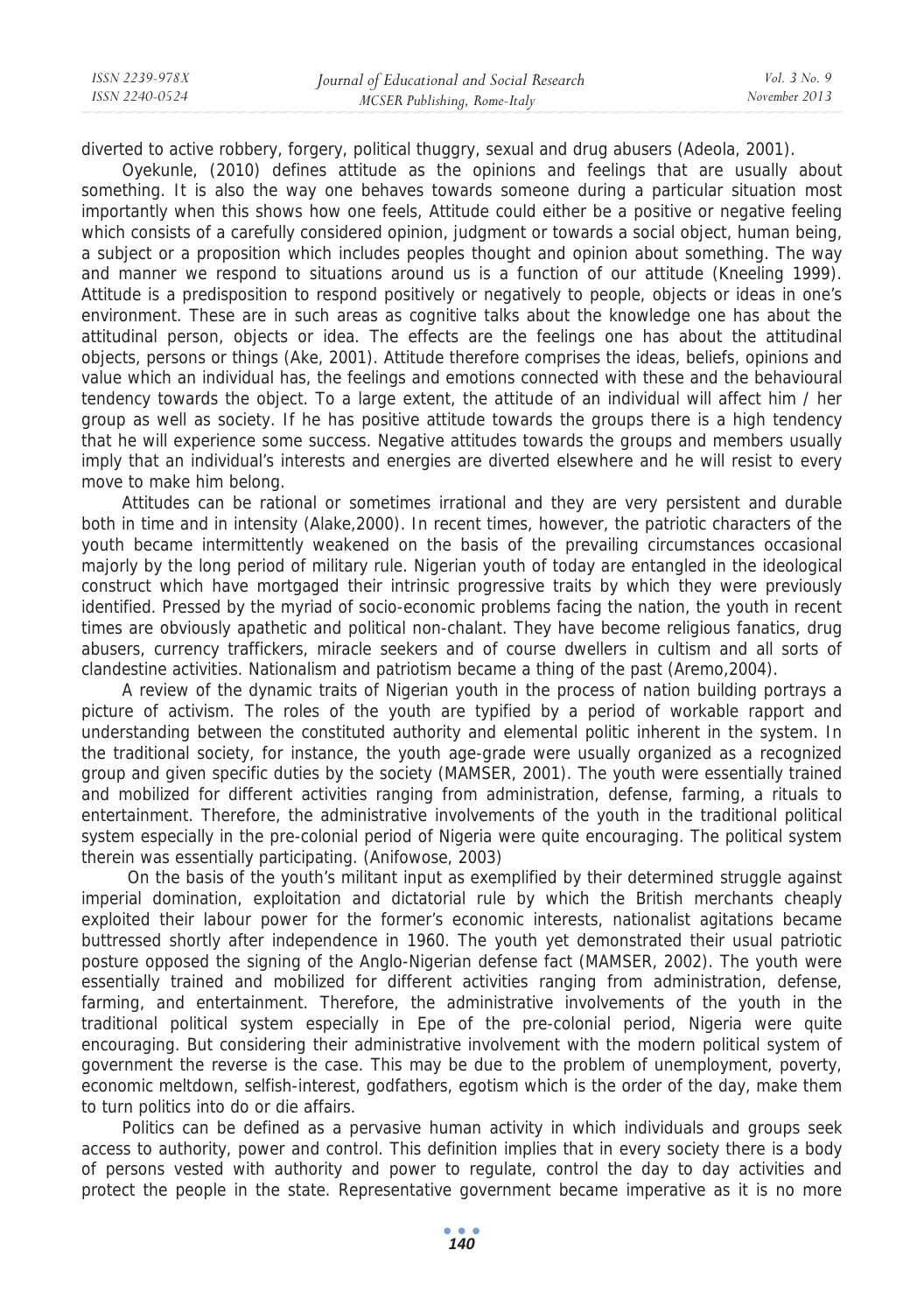possible for everybody to gather in one place in order to take decision to govern the state as a result of large size and population of modern states (Ololobou, 1999).

Yinusa, (2001) observes that citizens' participation in this type of government takes the form of active participation in which the participants are known as political activists. He noted that citizenship participation takes different forms of belongings to political parties, contesting in elections, sponsoring of political parties, holding of public offices, observatory postures and so on. In Nigeria, the Clifford constitution of 1992 introduced the elective principle into the Nigeria political system, he provided some measure of participatory democracy in pre-independence period in Nigeria politics. In human circumstances, it manifests itself in human endeavours. No wonder, some people believe that every human being is a political animal. Politics influence the life of all of us, regardless of whether or not one participates in the political process. In fact, one of the greatest philosophers, Aristotlle (337Bc) characterized man as a political being.

Politics is a necessary result of man's relationship with each other. Because politics is everywhere and influencing the affairs of human being, Aristotle (337Bc) regarded it as the master science. He emphasized that political dimension of human existence. i.e the most important dimension is that politics decidedly conditions the other circumstances. Politics could be defined as a means by which an individuals or group of people achieve and maintain power and influence positively the socio-economic status of the parties concerned (Jonah, 2009). A review of the dynamic traits of the Nigerian youth in the process of nation building portrays a picture of activation, idealism and indeed nationalistic tendency. The roles of the youth are filled by a period of workable report and understanding between the constitute authority and elemental politics inherent in the system. In the traditional society, like Epe for instance, initial stage of politics, the youth age grade was usually organized as a recognized group specific duty by the society.

## **2. Purpose of the Study**

The main purpose of this study is to examine the practices and attitude of Epe Youth in politics. The study also explores the underlying causes of youth behavior in politics.

## **3. Research Questions**

- What are the practices of Epe youth in politics?
- Do the Epe youth engage themselves in any negative antisocial behavior in their political ways of life?
- What are the causes of youth negative behavior in politics?
- How could the government of Nigeria help the youth to become an instrument for national rebirth in politics?

## **4. Method**

The research design is descriptive survey. It surveys Epe youths practices and attitude in politics in Epe Local Government Area. The sample of this study consisted of fifty (50) youths that were selected from five (5) zones in Epe Local Government Area. Among the youths, ten (10) of them have masters degree (M.A, M.Ed, M.Sc), 30 have (Bsc, Bsc(Ed), B.A)and 10 are NCE holders. They were 22 Females and 28 males. The instrument was questionnaire which asked them to rate the practices of Epe youth in Politics, the anti-social behaviors in their political ways of life, the causes of youth negative behavior in politics and how government of Nigeria could help the youth to become an instrument for national rebirth in their practices and attitude towards politics. Fifty questionnaires were administered to fifty youth in Epe and Eredo Local Government, Lagos state. The information gathered from the respondents were analyzed using descriptive and inferential statistics.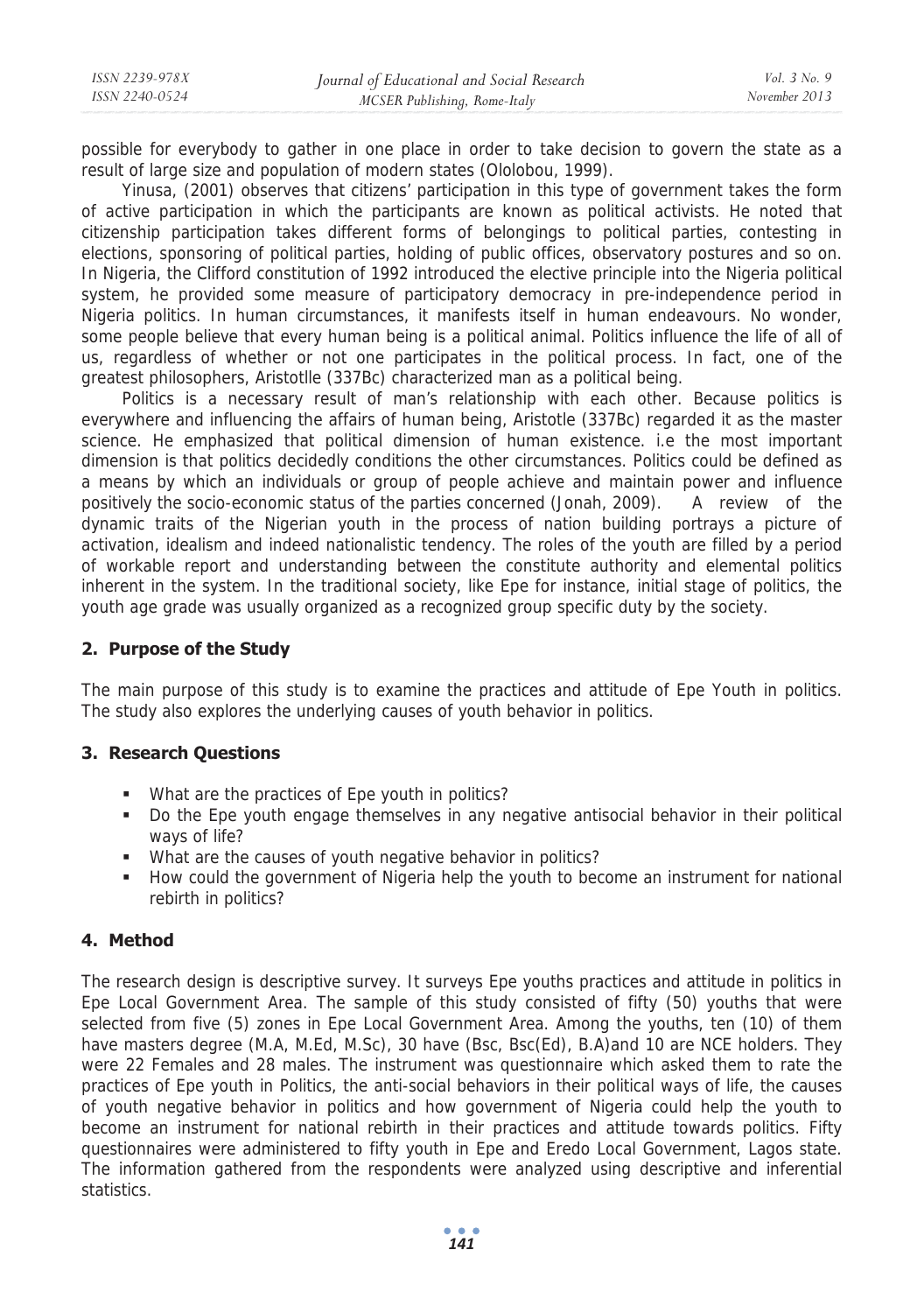# **5. Findings**

5.1 Research question 1:

What are the practices of Epe youth in politics?

The Practices of Epe youth in political engagements are presented in table 1: The table below shows four different items under Political attitudes

## **Table 1:** practices of Epe Youth in politics

| Youth practices                                 | N  | Mean | Rank                     | Std Dev. |
|-------------------------------------------------|----|------|--------------------------|----------|
| Youth wing of political parties                 | 50 | 3.04 | 1 <sub>st</sub>          | 1.04     |
| Active participation in electioneering campaign | 50 | 2.94 | $\gamma$ nd              | 1.07     |
| Distribution of posters                         | 50 | 2.92 | 2rd                      | .92      |
| Hooliganism and thuggrey                        | 50 | 2.64 | $\mathbf{A}^{\text{th}}$ | ີລາ      |

From table 1, four political behaviours were tested; behavior of forming the youth wing of political parties came first with the mean score of 3.04, because the youth believed that they can only gain what they want from the government by giving them their full support. Followed by active participation in electioneering with the mean score of 2.94, while distribution of posters came third with the mean score of 2.92, and hooliganism and tuggrey came forth with the mean score of 2.64.

## 5.2 Research Question 2

Do the youth engage in antisocial behaviors in their political activities?

#### **Table 2:** Youth Antisocial Behaviour in Politics

|                                                | Mean | Rank                    | Std. Dev. |
|------------------------------------------------|------|-------------------------|-----------|
| Violence                                       | 2.58 | 1 <sub>st</sub>         | 1.052     |
| Hooliganism in politics                        | 2.26 | $\gamma$ nd             | 1.084     |
| Criminal behaviours during political processes | 2.20 | <b>2rd</b>              | 1.010     |
| Thurgery in politics.                          | 1.94 | $\Lambda$ <sup>th</sup> | 1.018     |

From table 2, four different political practices, are listed: this came first with the mean score of 2.58, They engage in this because they want to prevent rigging of election, they believe that if they did not act in this way they will not get the right person to represent them. Hooliganism in politics came second with the mean score of 2.26, it is followed by criminal behaviours during political processes which came third with the mean score of 2.20. Thurgery in politics also came forth with the mean score of 1.94.

## 5.3 Research Question 3

What are the causes of youth negative behavior in politics?

**Table 3:** Causes of Youth Negative Behaviours in Politics

|                                                        | Mean | Rank                  | Std.Dev |
|--------------------------------------------------------|------|-----------------------|---------|
| Maltreatment of youth in the society                   | 2.98 | 1st                   | .869    |
| Acts of favourism and nepotism among political leaders | 2.92 | 2 <sub>nd</sub>       | .829    |
| Oppression of Epe youth in politics.                   |      | 2rd                   | .857    |
| Acts of corruption among political leaders.            | 2.82 | $\Lambda^{\text{th}}$ | 1.063   |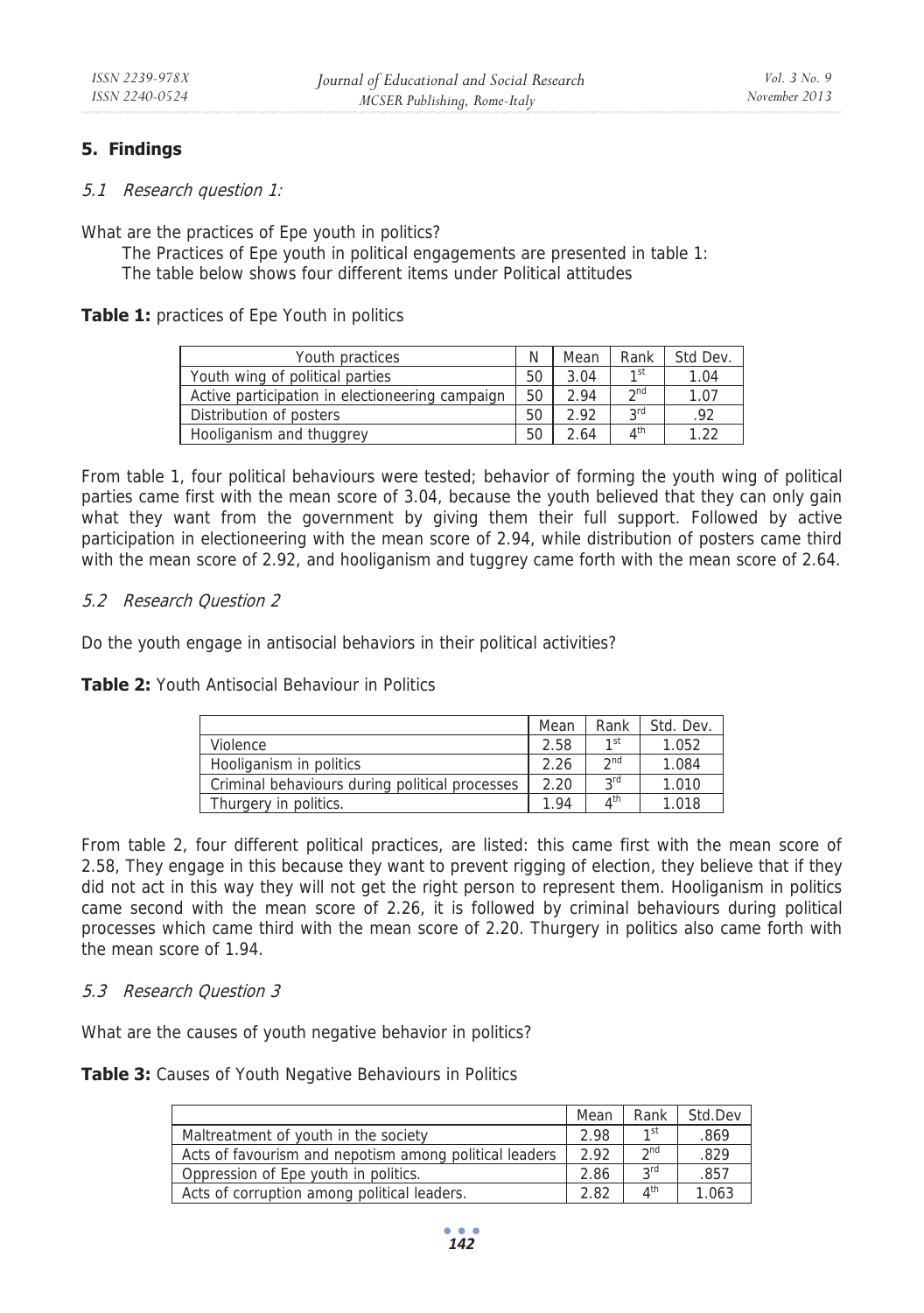| ISSN 2239-978X | Journal of Educational and Social Research | <i>Vol.</i> $3$ No. 9 |
|----------------|--------------------------------------------|-----------------------|
| ISSN 2240-0524 | MCSER Publishing, Rome-Italy               | November 2013         |

Among the causes of youth negative behavior, maltreatment of Epe youth came first with the mean score of 2.98. The reason for this may be in order to secure their votes to the right person they want to be there. Acts of favourism and nepotism among political leaders came second with the mean score of 2.92 while oppression came third with the mean score of 2.86. Acts of corruption among political leaders came forth with the mean score of 2.82.

#### 5.4 Research Question 4

How could the government of Nigeria help the youth to become an instrument for national rebirth in politics?

#### **Table 4:** Instrument for National rebirth

|                                                                                                                         | Mean | Rank            | Std.Dev. |
|-------------------------------------------------------------------------------------------------------------------------|------|-----------------|----------|
| By introducing programme of protection to youth and taking care of<br>them as well, national rebirth could be achieved. | 3.74 | 1st             | .487     |
| Youth should be made to understand that politics should not be<br>practiced through violence.                           | 3.68 | 2 <sup>nd</sup> | .471     |
| By organizing seminars and workshops for Epe youths, they tend to<br>become instrument of national rebirth.             | 3.36 | 3 <sup>rd</sup> | .942     |

From the above, three ways of how government can help the Nigerian youth to become active instrument for national rebirth in politics, which include introducing programme of protection to youth and taking care of them as well came first with the mean score of 3.74. This is so because to achieve national rebirth is a sign of promoting unity, peaceful co-existence, understanding and so on. Furthermore it will improve the standard of living of many people and once they have better offer they will feel comfortable and appreciate the government's efforts on masses. Also, Youth should be made to understand that politics should not be practiced through violence came second with the mean score of 3.68 while organizing seminars and workshops for Epe youths, came third with the mean score of 3.36

## 5.5 Research Question 5:

Is there any significant difference between the views of male and female in acts of Youth, Causes and Solution to Youth Problems in Politics?

|                  | Sex    | Ν       | Mean           | Std.Dev.       | Std.Error    |       | Df | Sig   |
|------------------|--------|---------|----------------|----------------|--------------|-------|----|-------|
| <b>Practices</b> | M      | 41      | 11.85          | 2.545          | .397         | 1.758 | 48 | 0.085 |
|                  | F      | 9       | 10.11          | 3.333          | 1.111        |       |    |       |
| Atitudes         | M      | 41      | 8.83           | 2.635          | .412         | .852  | 48 | 0.398 |
|                  | F      | 9       | 9.67           | 2.828          | .943         |       |    |       |
| Causes           | M<br>F | 41<br>9 | 11.85<br>10.33 | 2.265<br>1.803 | .354<br>.601 | 1.882 | 48 | 0.066 |
| Solution         | M      | 41      | 11.05          | 1.264          | .197         | 2.862 | 48 | 0.066 |
|                  | F      | 9       | 9.56           | 2.007          | .669         |       |    |       |
| Total            | M      | 41      | 43.83          | 4.159          | 2.5668       | 2.568 | 48 | 0.013 |
|                  | F      | 9       | 39.33          | 7.018          |              |       |    |       |

**Table 5:** t-test analysis of male and female views

This table shows the level of significant difference between male and female views in the practices, attitudes, causes and solution to youth problems in politics. There is no significant difference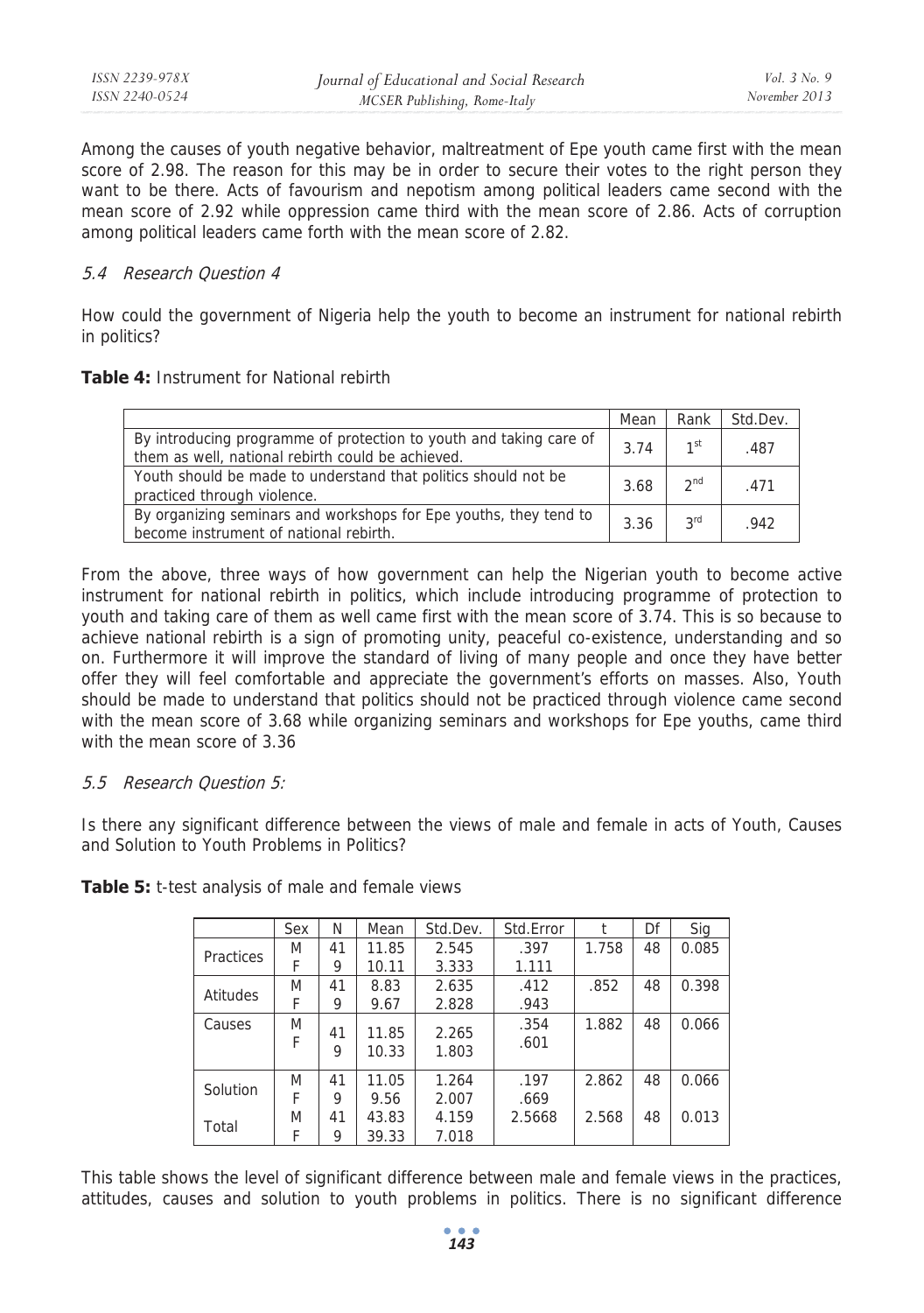between male and female views on the practices of Epe youths in politics. There is no significant difference also between male and female responses to attitude of Epe youth in politics, while there is significant difference between male and female in causes and solution.

## **6. Discussion and Recommendations**

The above results revealed that youth behaviours in politics include both positive and negative behaviours. Youth wing of Political parties came first with the mean score of 3.04, possibly the youth believed that they can only gain what they want from the government by giving them their full support in form of active participation in the election . But in the anti social behaviour like violence came first with the mean score of 2.58, may be they want to prevent rigging of election. They believe that if they did not act anti socially they will not get the right person to represent them. Among the causes of youth negative behaviors are maltreatment of Epe youth in politics came first with the mean score of 2.98. The reason for this may be in order to secure their votes to the right person they want to be there and to prevent rigging.

There are various ways by which government can help the Nigerian youth to become a positive instrument for national rebirth in politics. These include introducing programme of protection to the youth and taking care of them as well, making them to understand that youth should not practice politics with violence and organizing seminars and workshop educating the youth on how to achieve national rebirth through politics is another one. The above result revealed that introducing programme of protection to youth and taking care of them as well came first. This is so because to achieve national rebirth requires promoting unity, peaceful co-existence, understanding and so on. Furthermore it will improve the standard of living of many people and once they have better offer they will feel comfortable and appreciate the government's efforts on masses. As suggested by Oyekunle, (2010) that morality should be given utmost consideration in political practice, he said only this can make the citizens to have faith and hope in the leadership of the country, and restore their confidence in the political elites and also promote the political and moral obligation of both the citizens to the state and the state to the citizens. Troy, (2013) also suggested that political behavior can also influence the Biology in politics. There is no significant difference between male and female responses to practices, attitude, causes of criminal behaviours of Epe youths in politics and solution to the anti-social behaviours.

It is recommended at this juncture that Government should enlighten the youth on how to behave in politics without violence. The youth need to be orientated on the importance and benefits of politics and that they can only get what they want from government through their full support.

#### **References**

Adeola, E.O. (2001). "social Redundancy among Nigeria youths (Revised Edition), Akolaz Enterprises: Lagos.

Ake, C.I (2001). The Political Context of Indigenization, Hutchinson &Co Limited: Ibadan.

Anifowose., R. (2003). Elements of Politics, Iroanusi publications, Lagos

Alake, A.A. (2000). Citizenship education for Tertiary Institutions: Print Arts Limited, Lagos.

- Aremo, A.G. (2004); "The Structure of Youth unemployment in the context of Economics Development: The Nigerian experience," a paper presented at the maiden National Conference of the school of Arts and Social Science, At Adeyemi College of Education,Ondo.
- Badejo, A.A. (1990); Involvement and Commitment in Non programme, "in ingwuedu, DEC (ed) National orientation movement Lagos: Federal Government press.
- F.R.N./Federal Republic of Nigeria (2007) "The National Policy on Education," Lagos/Abuja: Federal Government Press and NERDC.
- Kneeling, M. (1999): Personnel Practices Affecting Employee "Cincimati, South- Western Publishing.

MAMSER (2002). "Youth, An instrument of National Development , print Arts Limited, Lagos.